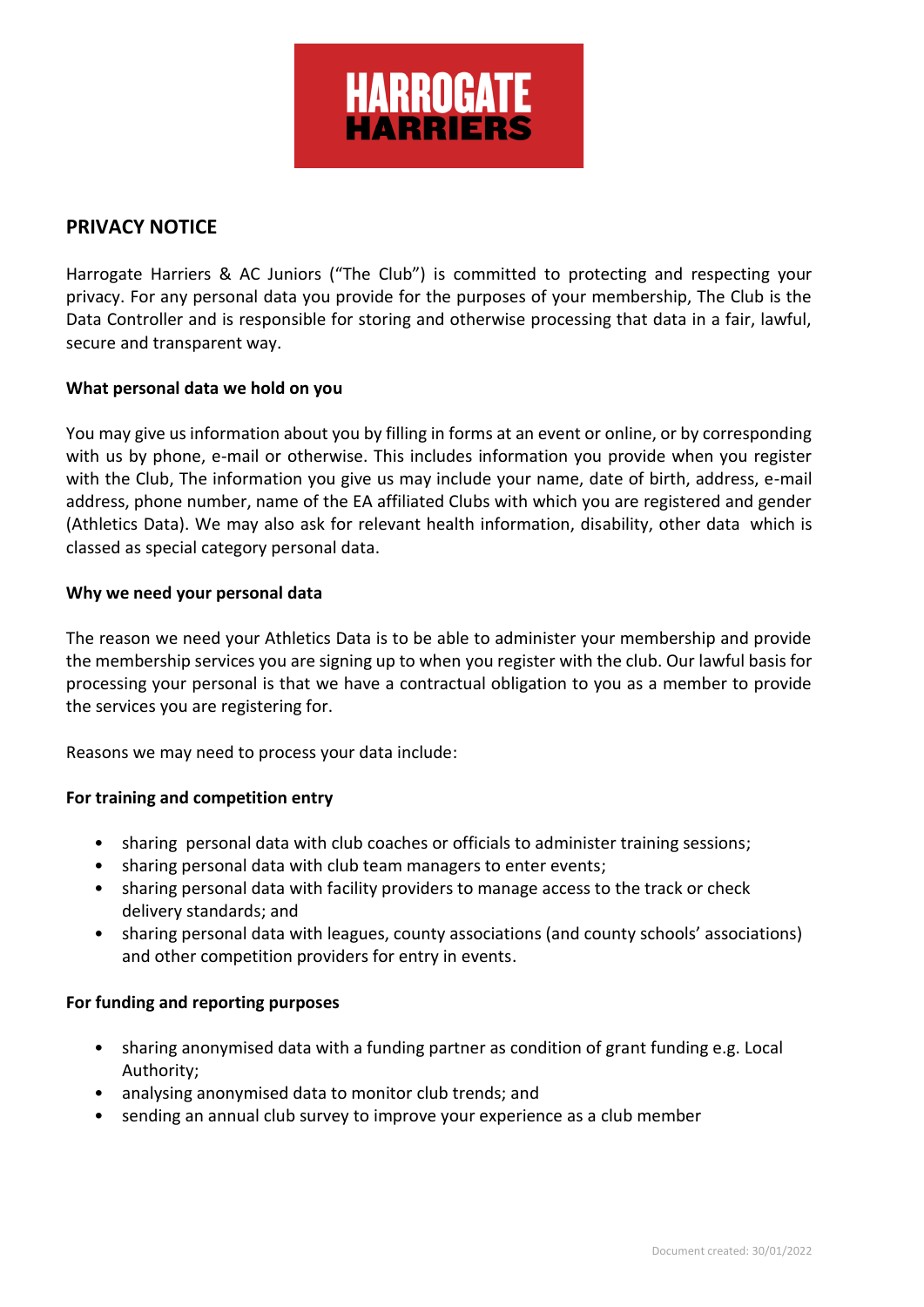## **For membership and club management**

- processing of membership forms and payments;
- sharing data with committee members to provide information about club activities, membership renewals or invitation to social events;
- club newsletter promoting club activity; and
- publishing of race and competition results

## **Marketing and communications (where separate consent is provided)**

- sending information about promotions and offers from sponsors;
- sending information about selling club kit, merchandise or fundraising.

Any special category health data we hold on you is only processed for the purpose(s) of (e.g. fitness/ health checks or passing health data to coaches to allow the safe running of training sessions). We process this data on the lawful basis of consent. Therefore, we will also need your explicit consent to process this data, which we will ask for at the point of collecting it.

On occasion we may collect personal data from non-members [(e.g. any non-member participant who fills in a health disclaimer or form at a taster event). This information will be stored for as long as the non-member participates in Club activities and then destroyed securely. Our lawful basis for processing data is consent. Therefore, we will also need explicit consent from non-members to process this data, which we will ask for at the point of collecting it.

The club has the following social media pages Facebook, Twitter. All members are free to join these pages. If you join one of the Social Media pages, please note that provider of the social media platform(s) have their own privacy policies and that the club do not accept any responsibility or liability for these policies.  Please check these policies before you submit any personal data on the club social media pages.

## **Who we share your personal data with**

When you become a member of or renew your membership with Harrogate Harriers & AC you can also choose to be registered as a member of England Athletics (you will have to register with England Athletics if you ever compete for the club in competition Under UKA Rules). We will provide England Athletics with your personal data which they will use to enable access to an online portal for you (called myAthletics). England Athletics will contact you to invite you to sign into and update your MyAthletics portal (which, amongst other things, allows you to set and amend your privacy settings). If you have any questions about the continuing privacy of your personal data when it is shared with England Athletics, please contact [dataprotection@englandathletics.org.](mailto:dataprotection@englandathletics.org) If you do not tick the box and then decide to compete for the club, we will need to register you with England Athletics and we will inform you at that time.

The Club does not supply any personal data it holds for this purpose to any other third party. The Club does not store or transfer your personal data outside of the UK